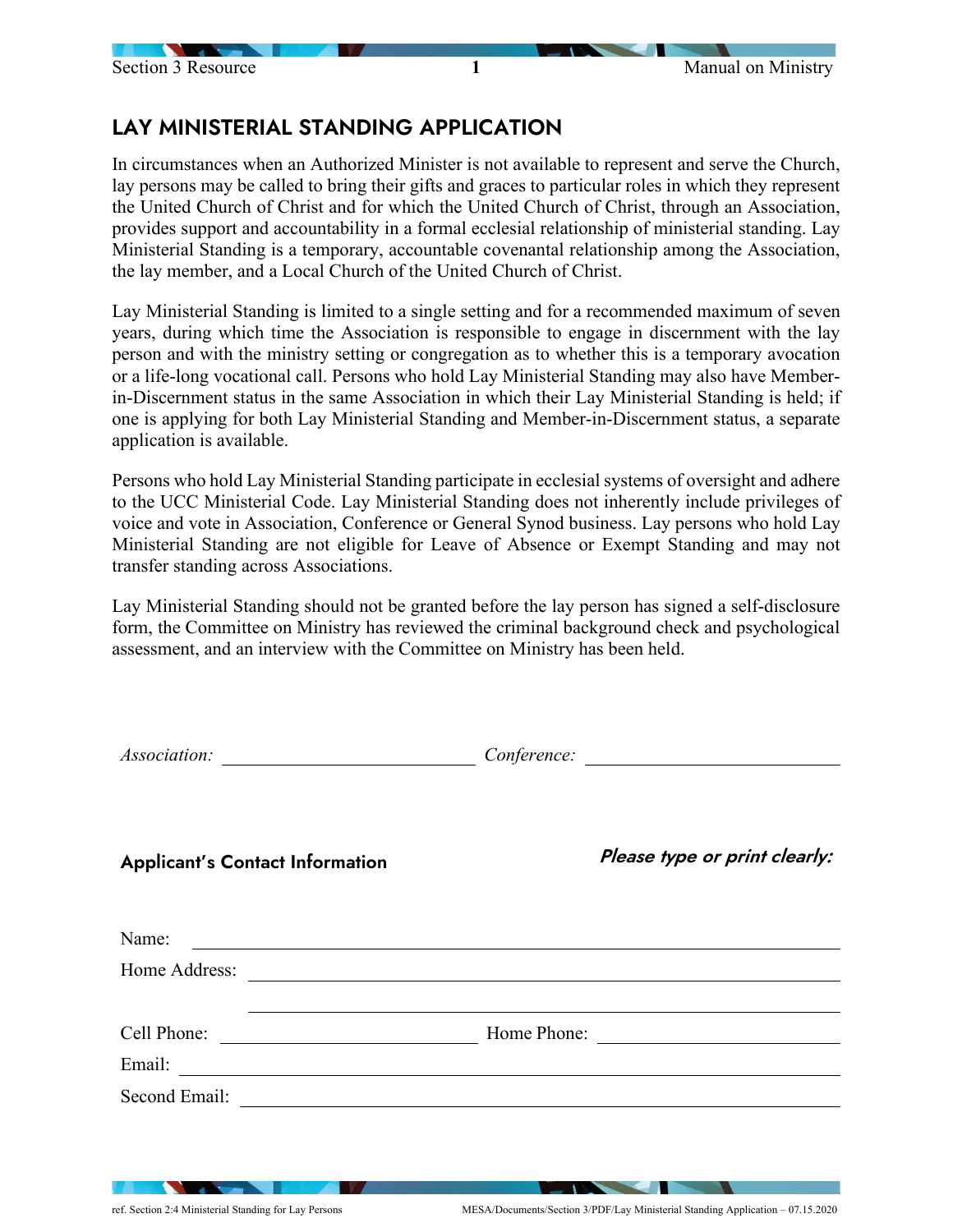

## Church Affiliation

| Are you currently a member of the United Church of Christ? | <b>Yes</b> | No. |  |
|------------------------------------------------------------|------------|-----|--|
| If so, how long have you been a member of the UCC?         |            |     |  |
| Name of Church:                                            |            |     |  |
| Location of Church:                                        |            |     |  |
| Church E-mail:                                             |            |     |  |
| If you are a member, list the ways you are involved:       |            |     |  |

### Ecclesiastical History

| Have you ever applied for UCC status (including Member-in-<br>Discernment status) or standing with this or any other UCC<br>Association? |                    |          |             | Yes | N <sub>0</sub> |
|------------------------------------------------------------------------------------------------------------------------------------------|--------------------|----------|-------------|-----|----------------|
| If yes, which <i>Association:</i>                                                                                                        |                    |          | Conference: |     |                |
| When? $(data)$                                                                                                                           |                    | Outcome: |             |     |                |
| Do/did you hold ecclesiastical status with any other body,<br>previously or currently?                                                   |                    |          |             | Yes | No             |
| Name of Denomination/Entity:                                                                                                             |                    |          |             |     |                |
| Type of Authorization:                                                                                                                   |                    |          |             |     |                |
| Authorization:                                                                                                                           | <b>Start Date:</b> |          | End Date:   |     |                |
|                                                                                                                                          |                    |          |             |     |                |

#### Comments:

*Please provide any additional relevant information regarding other ecclesiastical bodies*

**The Contract of the Contract of the Contract of the Contract of the Contract of the Contract of the Contract of The Contract of The Contract of The Contract of The Contract of The Contract of The Contract of The Contract**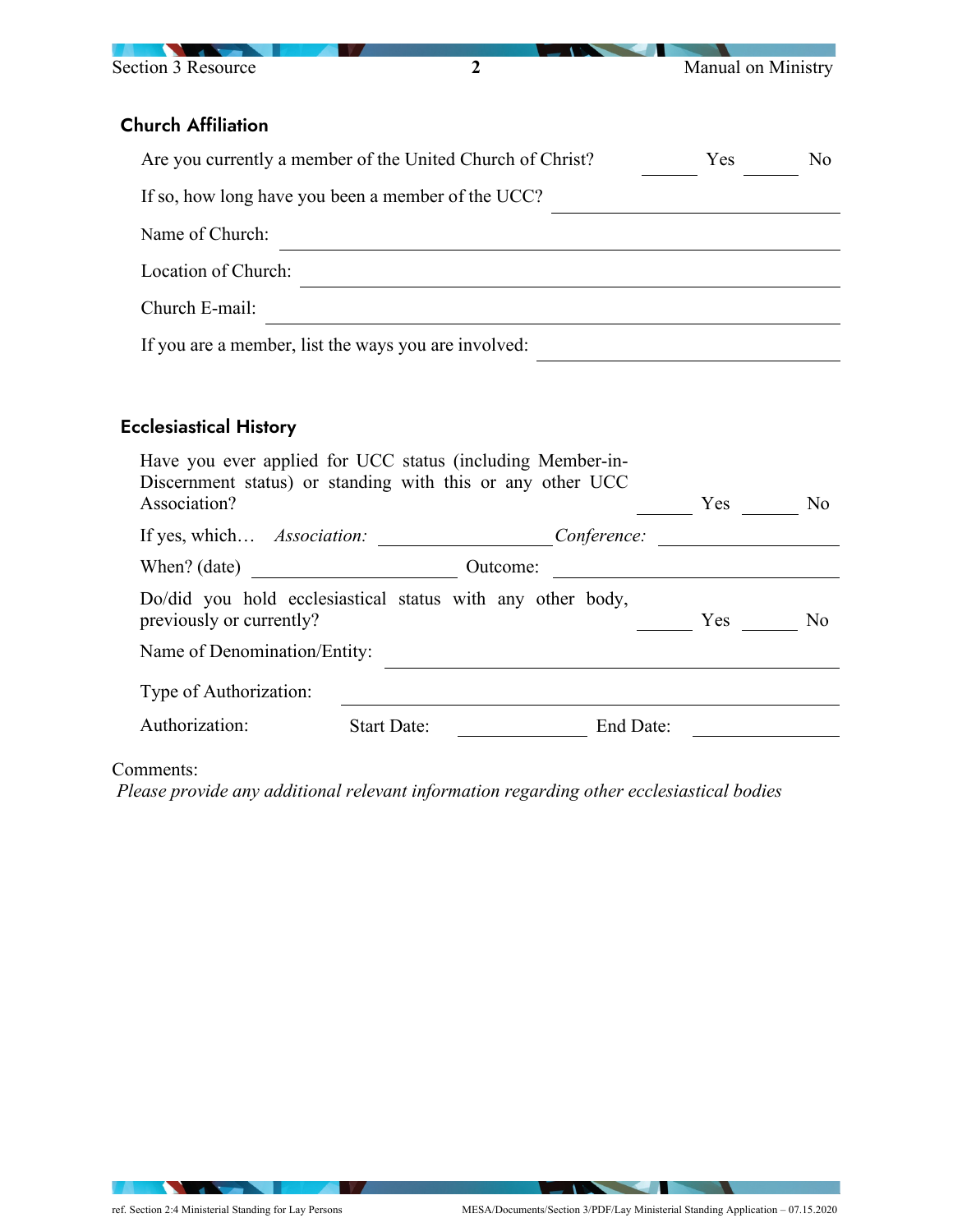



# Education and Training

|                                                              |                |                       | Major/Minor or        | <b>Graduation or</b> |
|--------------------------------------------------------------|----------------|-----------------------|-----------------------|----------------------|
|                                                              | Name, Location | <b>Dates Attended</b> | <b>Areas of Study</b> | Completion           |
| <b>High School</b>                                           |                |                       |                       |                      |
| <b>College</b>                                               |                |                       |                       |                      |
| <b>Vocational</b><br>or Technical<br><b>School</b>           |                |                       |                       |                      |
| <b>Graduate</b><br><b>School</b><br>(other than<br>seminary) |                |                       |                       |                      |
| Seminary or<br><b>Theological</b><br><b>School</b>           |                |                       |                       |                      |
| Regional<br>Theological<br><b>Education</b><br>Program       |                |                       |                       |                      |
| Continuing<br><b>Education</b>                               |                |                       |                       |                      |
|                                                              |                |                       |                       |                      |
|                                                              |                |                       |                       |                      |
| $\bf{UCC}$<br>History,<br><b>Theology</b><br><b>Polity</b>   |                |                       |                       |                      |

**The Manufacturer** 

**IV** 

 $-1$  . The set of  $\mathbb{R}$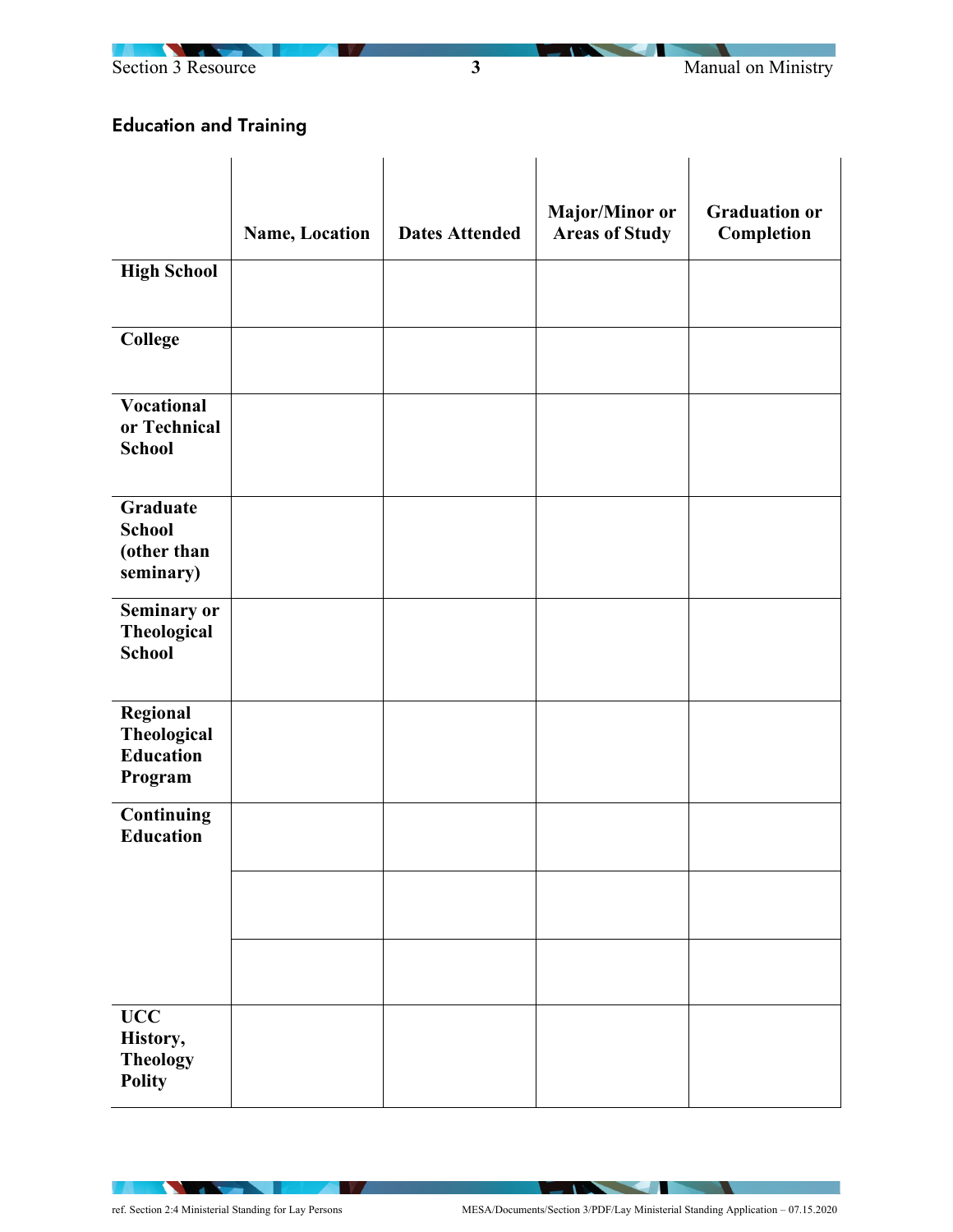

### Supplemental Materials:

The Committee on Ministry may request any of these supplemental items be included in this application packet:

- Faith Journey;
- Statement of understanding of call into the United Church of Christ;
- Ministry Essays including engagement with the Marks on Faithful and Effective Ministers;
- A Resume;
- Transcripts;
- Letters of Reference;
- Copies of Ordination or Ecclesiastical Certificates from other denominations.

| <b>For Committee on Ministry Use:</b>                                              |         |                 |  |
|------------------------------------------------------------------------------------|---------|-----------------|--|
| Self-disclosure form, signed:                                                      |         | (date received) |  |
| Current criminal background check:                                                 |         | (date received) |  |
| Psychological Assessment:                                                          |         |                 |  |
| Interview date:                                                                    | Outcome |                 |  |
| Lay Ministerial Standing Covenant on file:<br>Lay Ministerial Standing Supervisor: |         | (date signed)   |  |
| Dates of Annual Review (maximum of six):                                           |         |                 |  |

**STATE OF BUILDING** 

**Contract of the Contract of the Contract of the Contract of the Contract of the Contract of the Contract of the Contract of the Contract of the Contract of the Contract of the Contract of The Contract of The Contract of T** 

**The Contract of the Contract of the Contract of the Contract of the Contract of the Contract of the Contract of The Contract of The Contract of The Contract of The Contract of The Contract of The Contract of The Contract**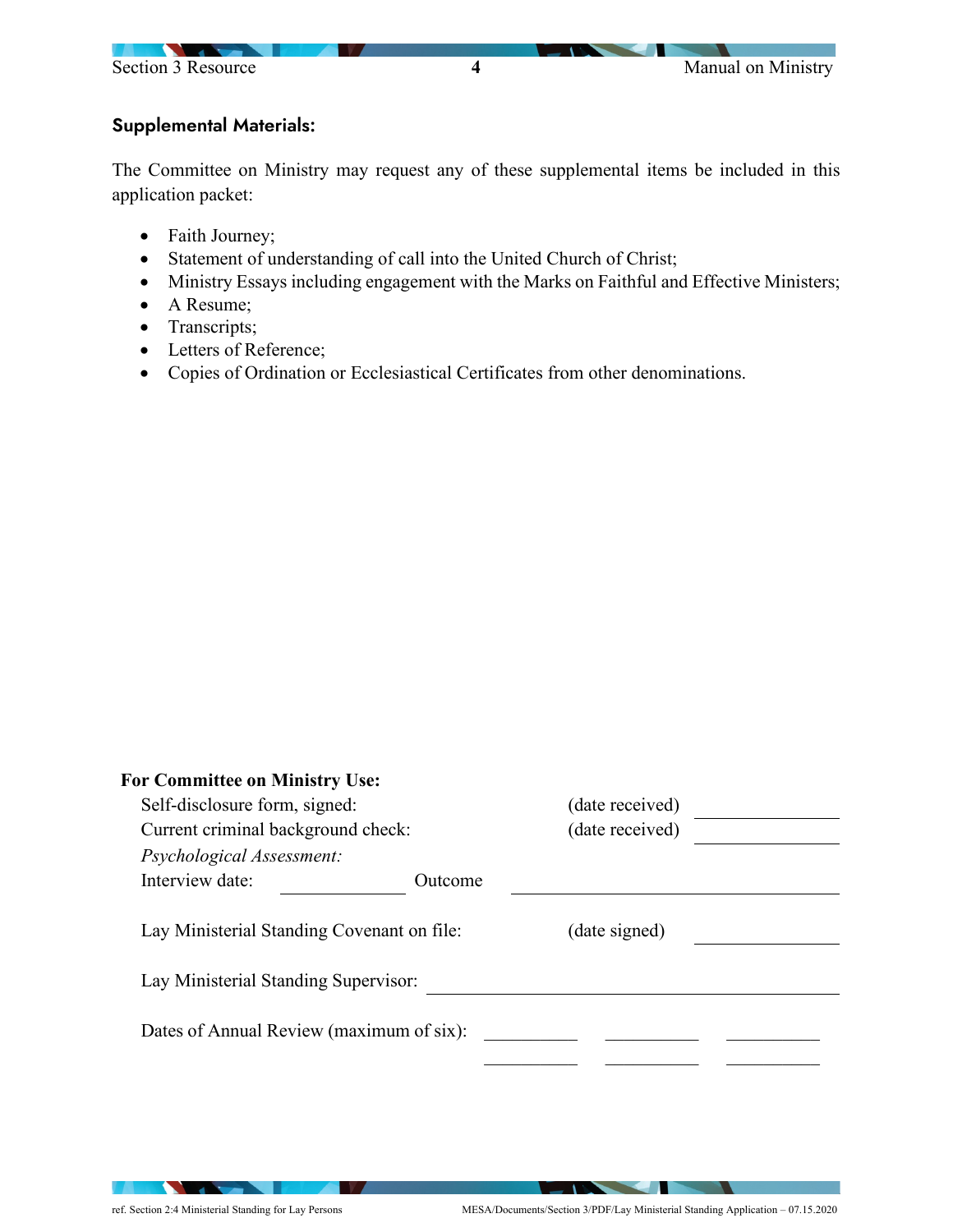

### Self-Disclosure

**Ministers applying for standing in the United Church of Christ must make a conscientious assertion about their ethical performance and are given space for relevant commentary.**

Have you ever been the subject of a fitness review in any entity affiliated with or setting of the United Church of Christ that resulted in:

| Censure (Required)                                                                                                                                                                                                                                                                                                                                                                                        | Yes | No             |
|-----------------------------------------------------------------------------------------------------------------------------------------------------------------------------------------------------------------------------------------------------------------------------------------------------------------------------------------------------------------------------------------------------------|-----|----------------|
| Suspension (Required)                                                                                                                                                                                                                                                                                                                                                                                     | Yes | N <sub>o</sub> |
| Termination of Ministerial Standing (Required)                                                                                                                                                                                                                                                                                                                                                            | Yes | N <sub>o</sub> |
| Are you currently engaged in a program of growth as the result of a<br>fitness review in the United Church of Christ? (Required)                                                                                                                                                                                                                                                                          | Yes | N <sub>o</sub> |
| Are there any fitness reviews pending against you at this time by<br>any setting or entity of or affiliated with the United Church of<br>Christ? (Required)                                                                                                                                                                                                                                               | Yes | N <sub>o</sub> |
| Have you ever been the subject of an official disciplinary<br>proceeding by another denomination, professional association,<br>credentialing body, guild or employer that resulted in disciplinary<br>action? (Required)                                                                                                                                                                                  | Yes | No             |
| Are there any official disciplinary proceedings pending against you<br>at this time by another denomination, professional association,<br>credentialing body, guild or employer? (Required)                                                                                                                                                                                                               | Yes | N <sub>o</sub> |
| Have you ever been the subject of a civil law suit alleging that you<br>attempted or actually engaged in sexual discrimination, harassment,<br>exploitation, or misconduct; physical abuse; child abuse; or<br>financial misconduct; which has ever resulted in a judgment being<br>entered against you, settled out of court, or dismissed because the<br>statute of limitations had expired? (Required) | Yes | No             |
| Have you had your driving license suspended or revoked within the<br>last 5 years? (Required)                                                                                                                                                                                                                                                                                                             | Yes | No             |
|                                                                                                                                                                                                                                                                                                                                                                                                           |     |                |

*(continued)*

**STATE OF STATE** 

**The Contract of the Contract of the Contract of the Contract of the Contract of the Contract of the Contract of The Contract of The Contract of The Contract of The Contract of The Contract of The Contract of The Contract**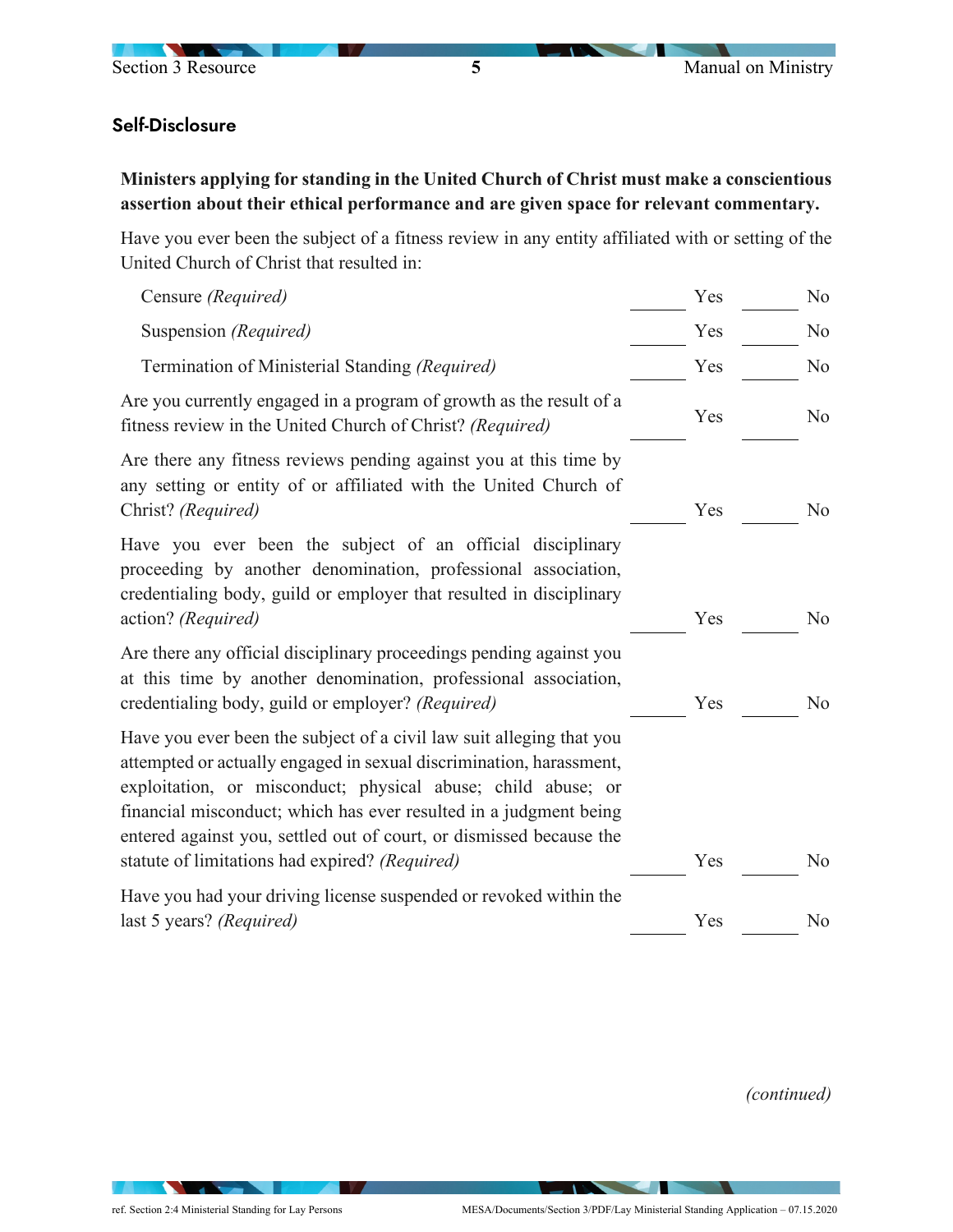| Section 3 Resource                | 6                                                                    | Manual on Ministry |     |
|-----------------------------------|----------------------------------------------------------------------|--------------------|-----|
|                                   |                                                                      |                    |     |
|                                   | Have you ever been found guilty of, pled guilty to, or pled no       |                    |     |
|                                   | contest to criminal charges? (Exclude convictions that have been     |                    |     |
|                                   | sealed, expunged or legally eradicated; any misdemeanor              |                    |     |
|                                   | conviction for which probation was successfully completed;           |                    |     |
|                                   | offenses about which inquiry is not permissible in the state in      |                    |     |
|                                   | which you are seeking a position; acts of civil disobedience. With   |                    |     |
|                                   | respect to driving record, only include matters of reckless driving, |                    |     |
|                                   | driving while intoxicated and/or driving under the influence of a    |                    |     |
| controlled substance.) (Required) |                                                                      | Yes                | No. |

Has your employment, a volunteer position, or professional credentials, ever been terminated or revoked, or have you been asked not to return to employment or a volunteer position in the future because you attempted or actually engaged in:

Sexual discrimination, harassment, exploitation or misconduct *(Required)* Physical abuse *(Required)* Yes Yes No No Child abuse *(Required)* Yes No Financial misconduct *(Required)* Yes No

Have you ever terminated your employment, a volunteer position, or professional credentials in order to avoid facing or to avoid being terminated because of charges of actual or attempted:

Sexual discrimination, harassment, exploitation or misconduct *(Required)* Physical abuse *(Required)* Yes Yes No  $\frac{N_0}{N_0}$ Child abuse *(Required)* Yes No Financial misconduct *(Required)* Yes No

Are there any facts or circumstances involving you or your background that should be disclosed and/or further reviewed before you are entrusted with the responsibilities of ministry on behalf of a calling body of the United Church of Christ? *(Required)* Yes No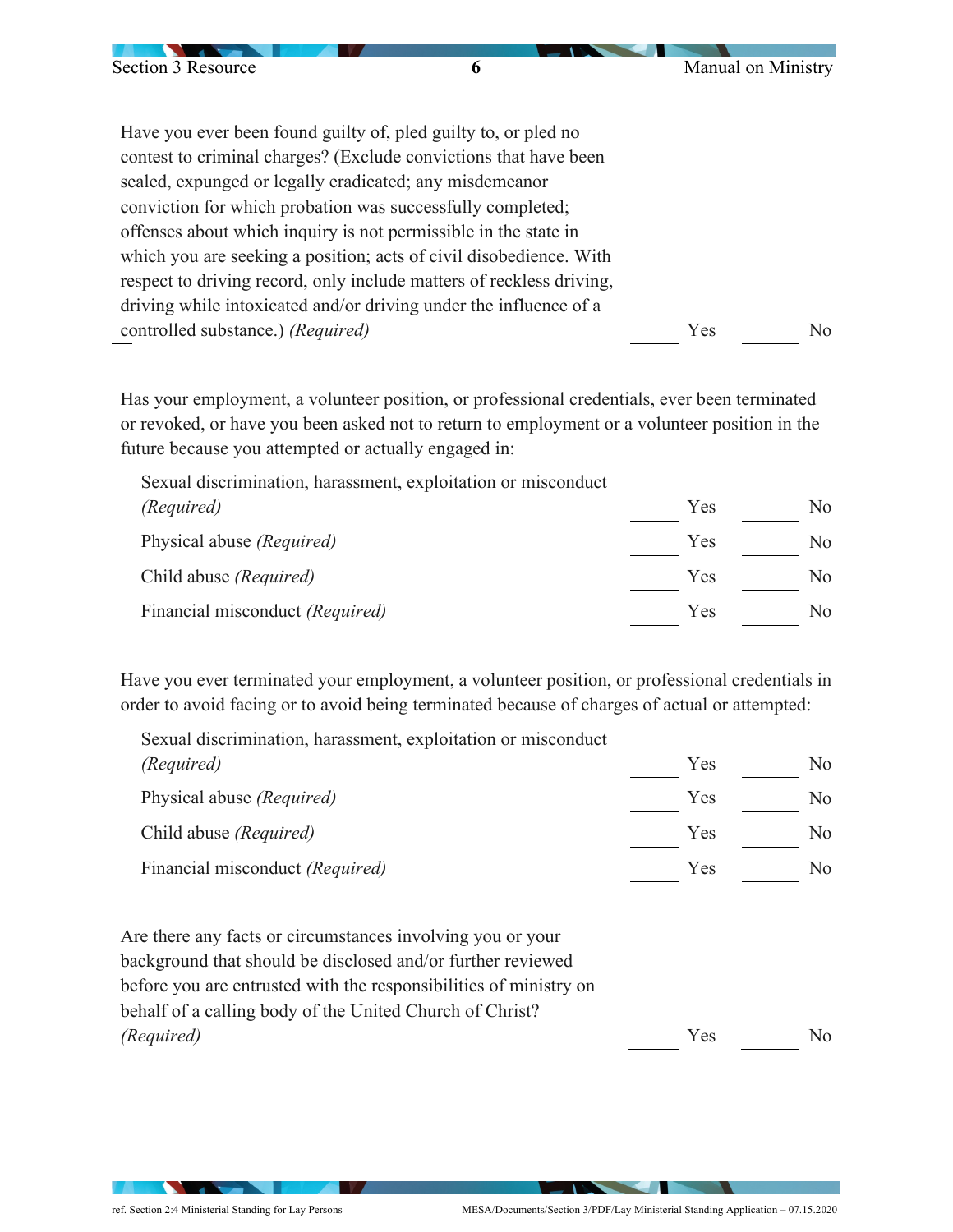

If you answered yes to any of the above questions, please provide detailed explanation for all such affirmative answers. In addition to providing other relevant material, be sure to include dates and information for related official decisions, actions, reviews, etc. (by you and/or other parties) that

**The Contract of the Contract of the Contract of the Contract of the Contract of the Contract of The Contract of The Contract of The Contract of The Contract of The Contract of The Contract of The Contract of The Contract**